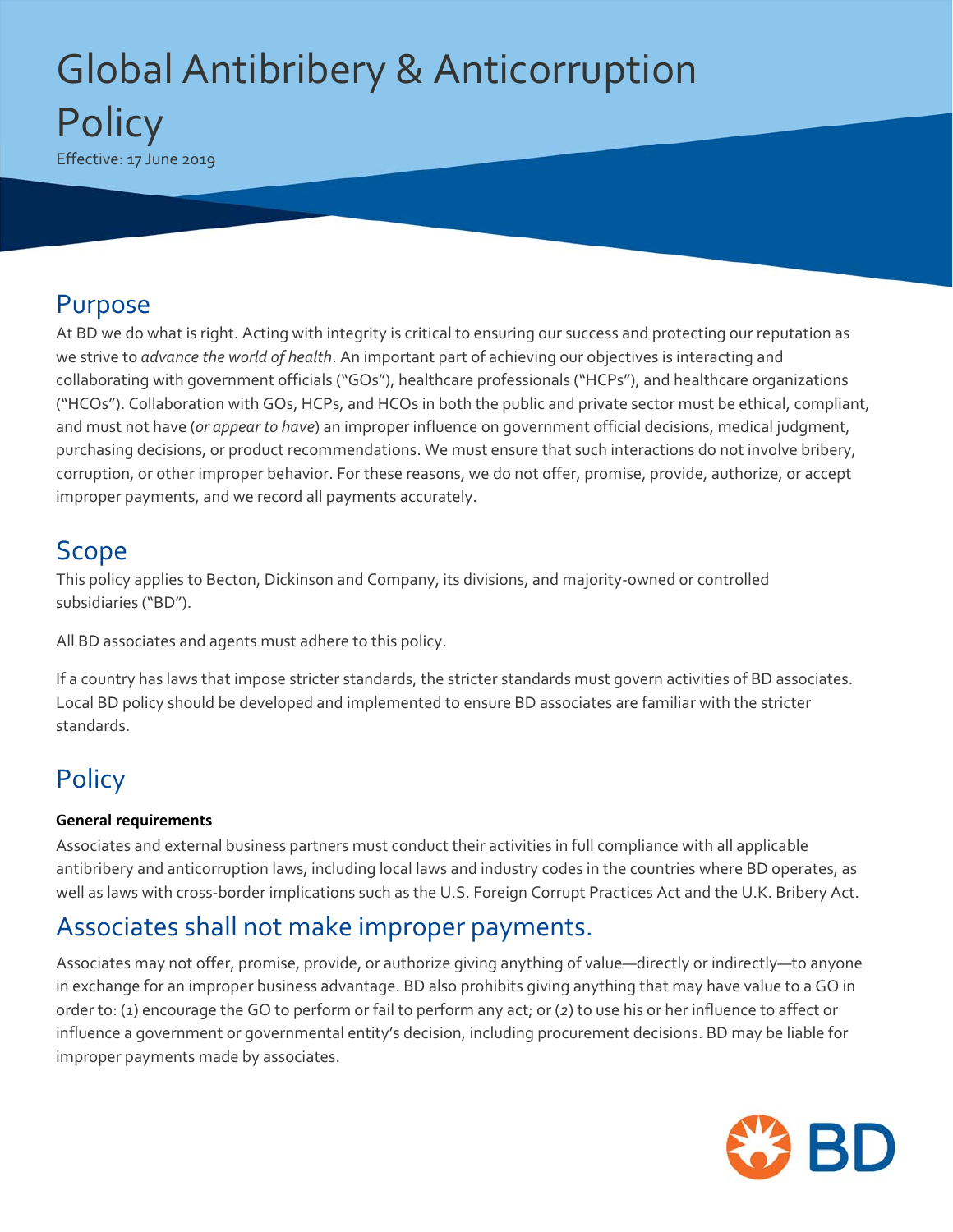## The term "anything of value" is interpreted broadly and is construed from the recipient's perspective.

Items that have value include both tangible items—such as cash, gift cards, meals, travel, gifts, entertainment, donations, grants, sponsorships, and consulting arrangements —and intangible items, such as employment offers.

Often, it may be difficult to determine whether an individual is a GO. When in doubt, associates should contact the Ethics & Compliance Department for assistance and err on the side of caution.

#### **Consulting arrangements with HCPs**

BD enters into consulting arrangements with qualified, experienced, and skilled HCPs to improve our products, make innovations in patient care, and educate others on the safe and effective use of BD products. BD does not enter into consulting arrangements (*i.e., any arrangement entered into by BD to engage an HCP for professional services in exchange for any type of compensation or remuneration*) to improperly influence the purchase, lease, recommendation, procurement, use, or prescription of BD products and services. All consulting arrangements must comply with established BD policies and procedures, including the Global Standards on Interactions with HCPs, HCOs, and GOs.

#### **External business partners that interact with HCPs or GOs**

BD requires its external business partners to adhere to the same ethical standards as associates. If any associate has reason to suspect that an external business partner is engaging in improper conduct, such conduct must be reported immediately to the Ethics & Compliance Department. Failure to report such conduct may result in serious consequences for both BD and the associate.

Using a risk‐based approach, BD performs antibribery and anticorruption due diligence prior to engaging or re‐ engaging certain external business partners that will, or are likely to, interact with HCPs or GOs on our behalf. BD monitors these relationships and renews due diligence periodically. BD ensures that all documentation concerning the relationship is current and complete. All such engagements must comply with established BD policies and procedures.

#### **Public procurement**

BD prohibits offering, promising, or providing anything of value to improperly influence the outcome of public procurement. In accordance with written bid specifications and consistent with BD policies, BD may provide certain free-of-charge products and services during the tender process for testing or educational purposes.

#### **Grants & donations**

In accordance with established BD policies and procedures, BD may provide research grants, educational grants, and charitable contributions. BD does not support or participate in educational programs or provide grants for research and education that are contingent upon, or related to, the purchase, lease, recommendation, procurement, use, or prescription of BD products an d services.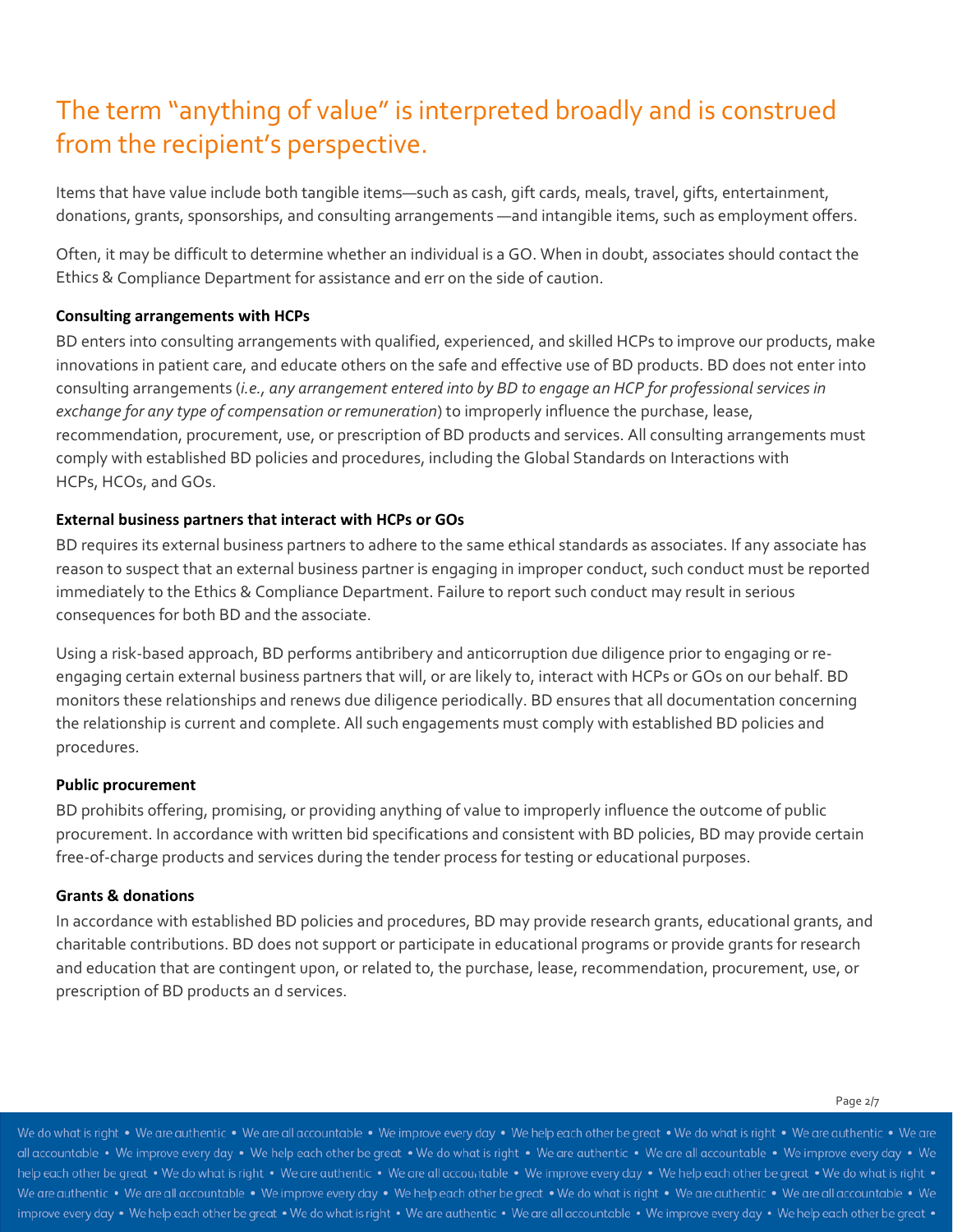BD does not make charitable donations that are contingent upon, or related to, the purchase, lease, recommendation, procurement, use, or prescription of BD products and services, or any business advantage offered to BD.

BD may provide grants and/or charitable donations as part of a transparent tender process if approved by the appropriate Regional Ethics & Compliance Director.

#### **Political contributions**

BD prohibits the use of company funds and assets to support U.S. federal or state candidates, political parties, ballot measures, or referendum campaigns. Exceptions to this policy require approval by the CEO, General Counsel, and a designated member of the Board of Directors Corporate Nominating and Governance Committee.

Any political contributions outside the U.S. must meet all of the following conditions:

- Compliant with all applicable laws, the BD Code of Conduct, and BD policies, as verified by the Law Group
- Publicly reported, on at least an annual basis, by formal bodies governing the local and/or national political process
- Approved by the Company CEO, General Counsel, Country Leader, and designated member of the Board of Directors Corporate Nominating and Governance Committee

In all cases, BD policy prohibits directors and associates from using company resources to promote their personal political views, causes or candidates, and prohibits the company from directly or indirectly reimbursing any personal political contributions or expenses.

For more detailed quidance please refer to the Our Participation in the Political Process site.

#### **Facilitating payments**

BD prohibits making facilitating payments (*i.e., payments to expedite a government action or secure a routine government action*). Facilitating payments do not include standard published fees for expedited services. Payments necessary to avoid physical harm may be permitted. Associates must report making a personal safety payment to the Chief Compliance Officer, Law Group, and Ethics & Compliance Department as soon as possible after the danger has passed. Associates must also provide written records of the amount of the personal safety payment, means of payment, recipient(*s*), and circumstances regarding the payment.

#### **Reporting requirements, whistleblower protection, & cooperation**

BD takes its commitment to antibribery and anticorruption compliance seriously and expects all associates to share that commitment. BD therefore requires that associates report actual or suspected violations of applicable law or this policy to their supervisors, Human Resources, the Law Group, the Ethics & Compliance Department, or the BD Ethics Helpline.

BD has a strict policy that no adverse employment action will be taken against any associate in retaliation for reporting, honestly and in good faith, a violation or suspected violation.

For more detailed information, refer to the Global Speaking Up Policy.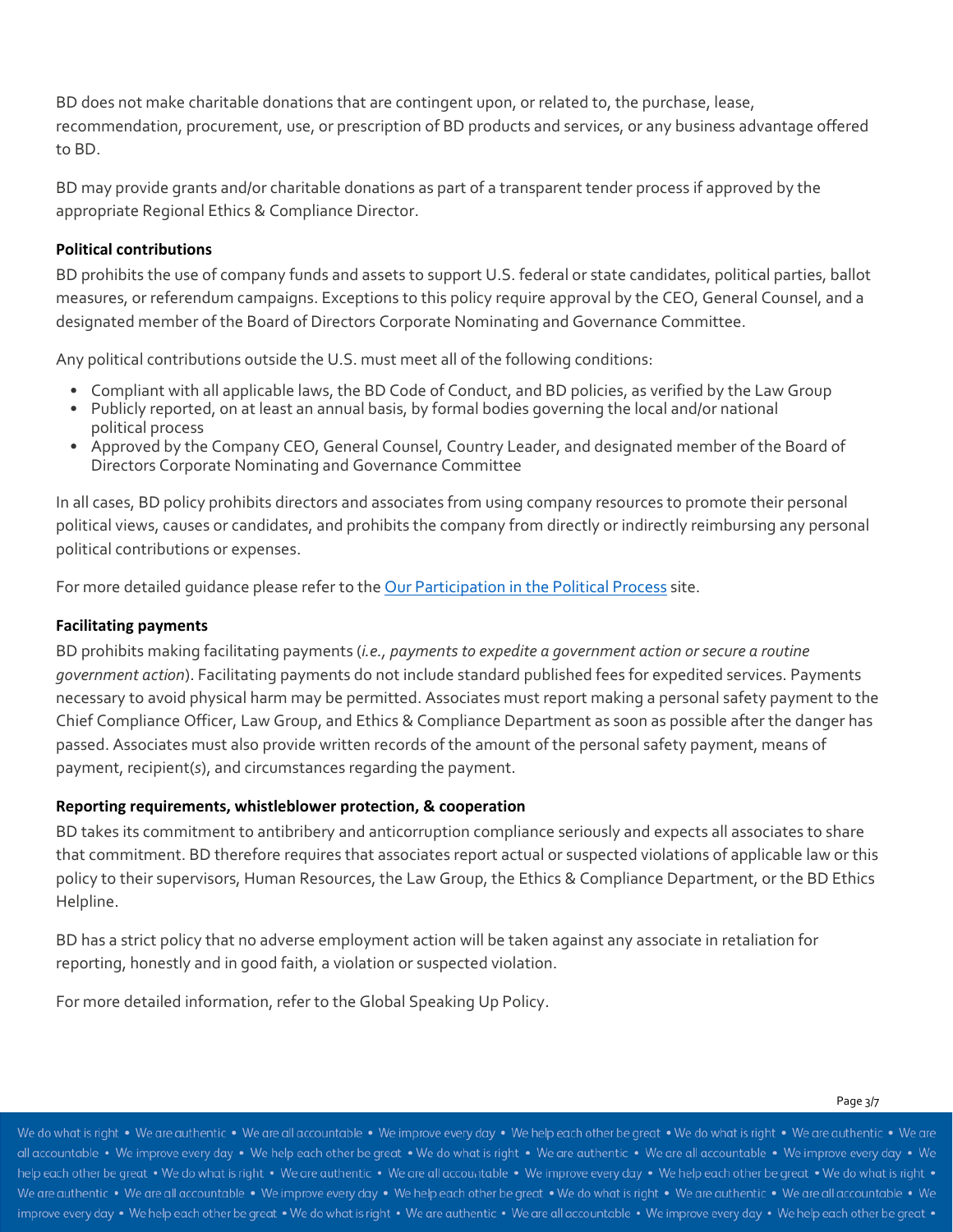#### **Internal controls**

BD has implemented and maintains internal accounting controls based upon sound accounting principles. This policy and related policies and procedures have been designed to ensure that payments may occur only with appropriate BD authorization. All payments provided, and transactions made in accordance with this policy and related policies and procedures must be timely and accurately recorded and include reasonable detail.

#### **Recordkeeping**

BD requires that all documentation and records related to this policy be maintained in accordance with record retention requirements. All transactions made in relation to this policy must be recorded accurately, promptly, and completely. BD prohibits false, misleading, or inaccurate entries in its accounting books and records.

#### **Key definitions**

- **Healthcare Professional ("HCP"):** Any individual not employed by BD or any entity that may purchase, lease, prescribe, recommend, use, influence, or arrange for the purchase, lease, use, prescription, or recommendation of BD products.
- **Healthcare Organization ("HCO"):** Any legal entity (*irrespective of the legal or organizational form*) that is a healthcare, medical, or scientific association or organization which may have an influence on the prescription, recommendation, purchase, order, supply, utilization, sale, or lease of healthcare products or services such as a hospital, clinic, laboratory, pharmacy, research institution, foundation, university, or other teaching institution or learned society (*except for patient groups*); or through which one or more HCPs provide services.
- **Government Official ("GO"):** The term Government Official should be interpreted broadly and includes, in certain circumstances, HCPs employed by or acting on behalf of a government‐owned or operated healthcare facility, institution, university, or hospital. A Government Official is (*1*) any person who is an officer or employee or who receives any part of his or her compensation from a government, a department, agency, or instrumentality of a government, or a government owned or controlled commercial enterprise, regardless of whether owned or controlled entirely or in part; (*2*) any person who is an officer or employee or who receives any part of his or her compensation from a public or nongovernmental international, national, regional, or local organization; (*3*) all political party officials and candidates for public office; (*4*) any person with the responsibility to allocate or influence expenditures of government funds, including persons serving in unpaid, honorary, or advisory positions; and (*5*) private entities acting under the full authority of the government.

### Obligation to report non‐compliance

Except as prohibited by applicable law, BD associates have an obligation to report non-compliance with BD policy, both their own non-compliance or the non-compliance of another BD associate or a third party, to their supervisors, Human Resources, the Law Group and/or the Ethics & Compliance Department. The BD Ethics Helpline allows for anonymous reporting of non‐compliance except to the extent such anonymous reporting is not allowed by law. You can reach the Ethics Helpline through the phone numbers or website identified on the Ethics & Compliance page on the Maxwell intranet site. You can also report matters via email: ethicsoffice@bd.com.

Any BD associate who fails to meet the standards and expectations of this policy or the Code of Conduct, may be subject to discipline. Such discipline shall be reasonably designed to deter wrongdoing and to promote compliance with this policy and the Code of Conduct, and may include without limitation, corrective actions up to, and including, termination of the individual's employment.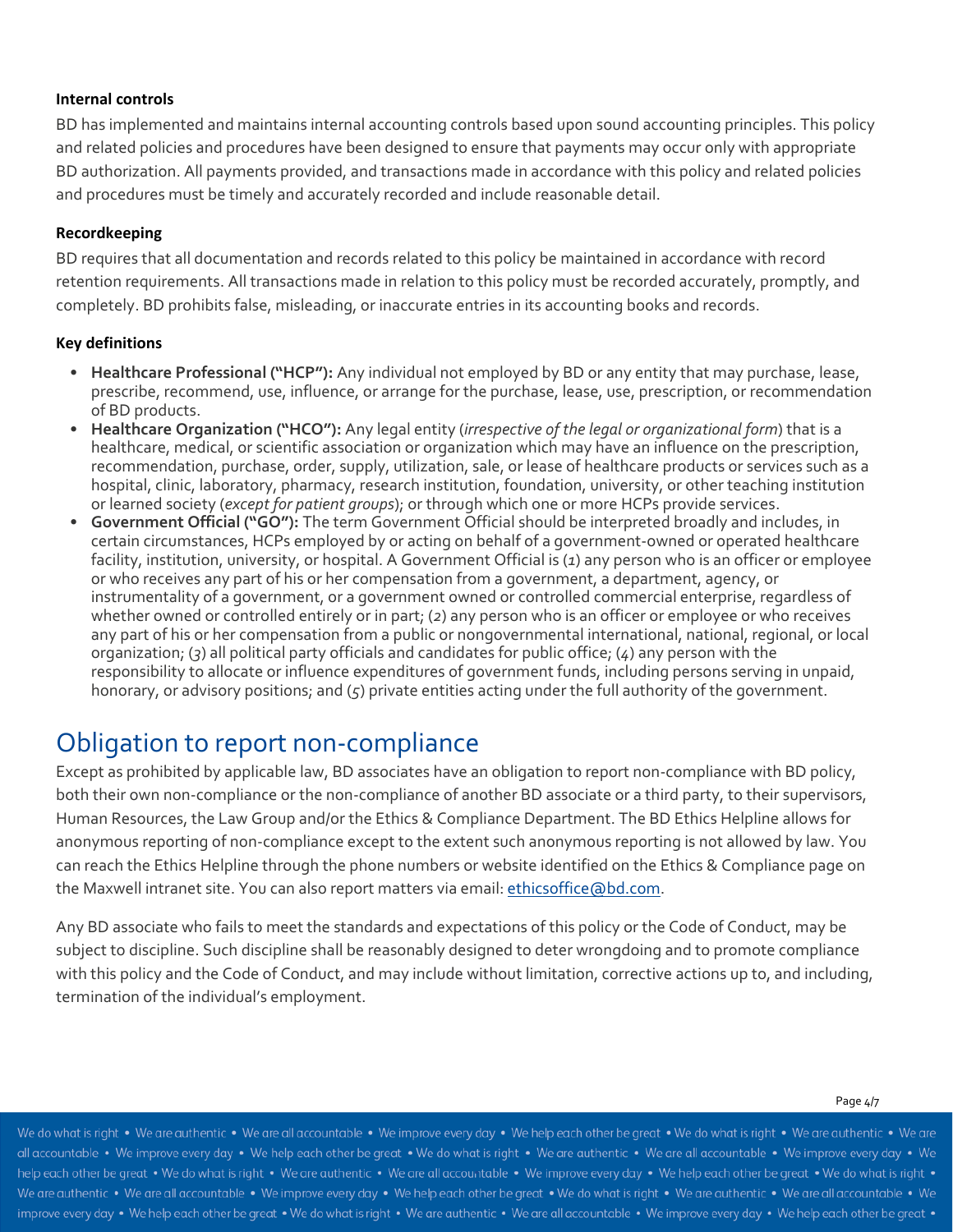### Exceptions and changes

Exceptions may only be approved by the Chief Ethics & Compliance Officer and Chief Regional Legal Counsel. However, no exceptions can be granted from compliance with applicable laws and regulations.

### References

- 15 U.S.C. § 78dd-1. The U.S. "Foreign Corrupt Practices Act"
- U.K. Bribery Act 2010
- Global Standards for Interactions with Healthcare Professionals, Healthcare Organizations, and Government **Officials**
- Code of Conduct
- Global Speaking Up Policy

#### Page 5/7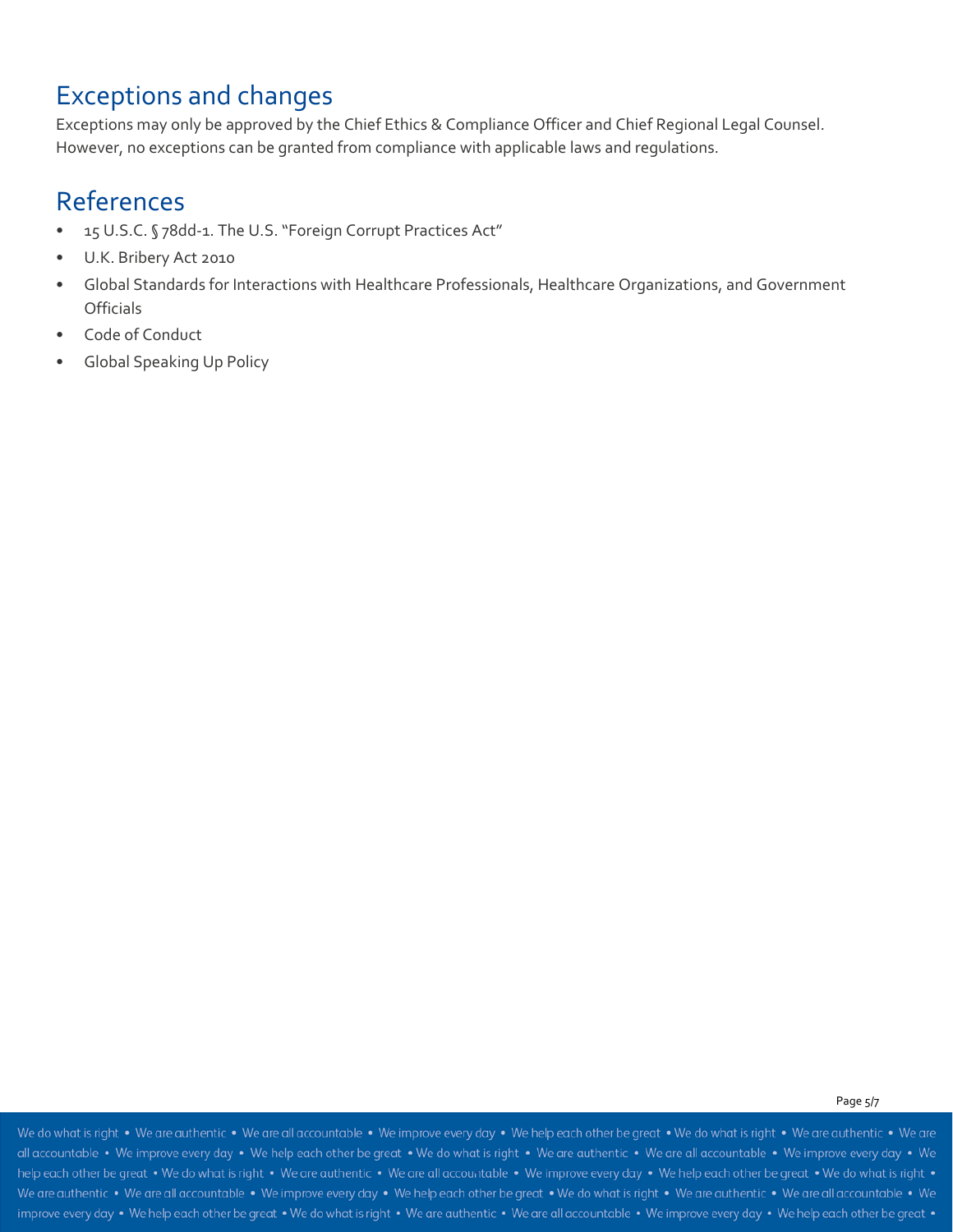### Approval

### **Author:**

By: Michelle T. Quinn

Name: Chichelle

Title*: SVP, Chief Ethics & Compliance Officer, Chief Regulatory Counsel*

**Approver:**

By: Vincent A. Forlenza

Name: 1/encent a forling

Title: *Chairman & Chief Executive Officer*



BD, Franklin Lakes, NJ 07417

**bd.com**